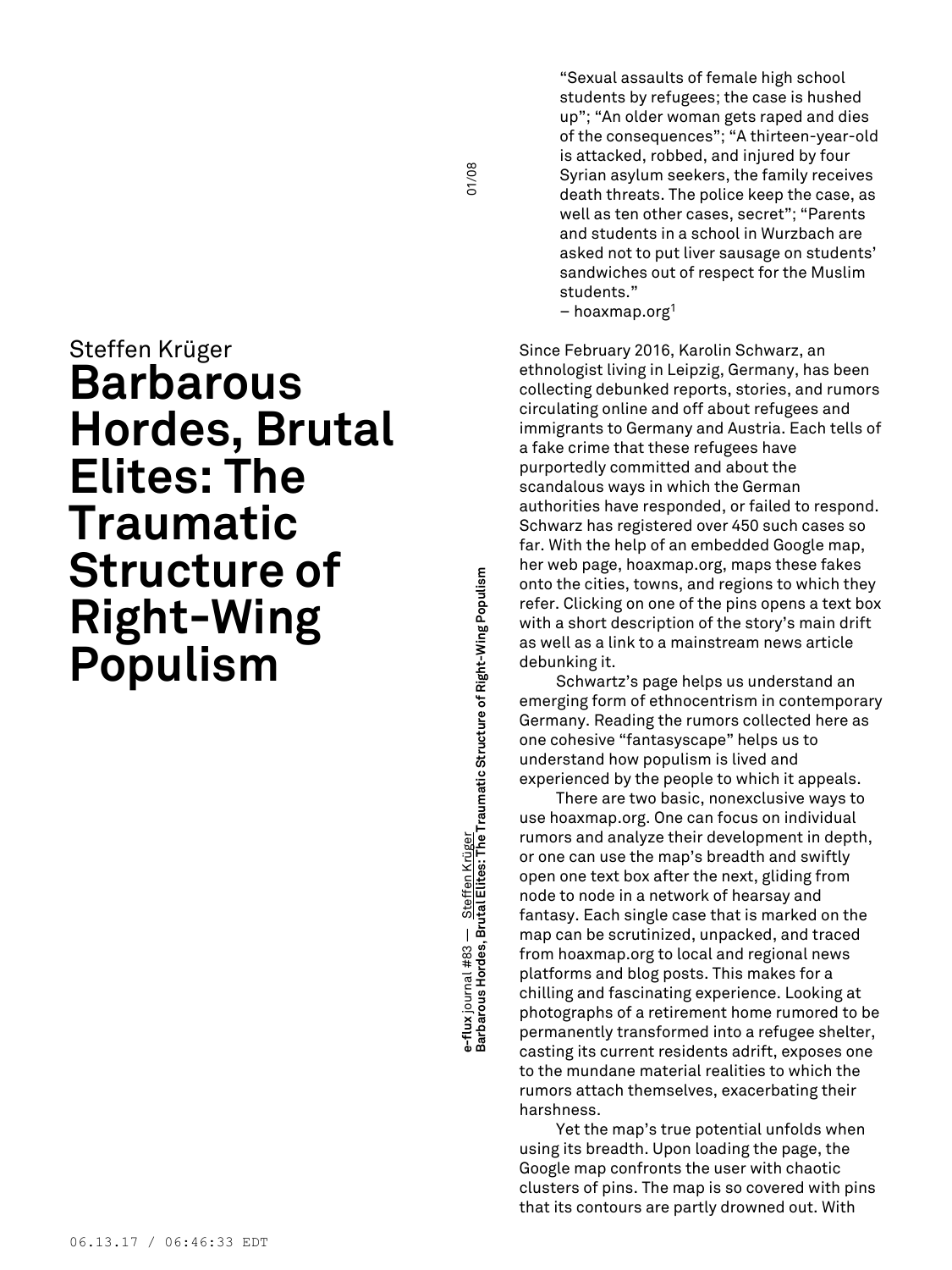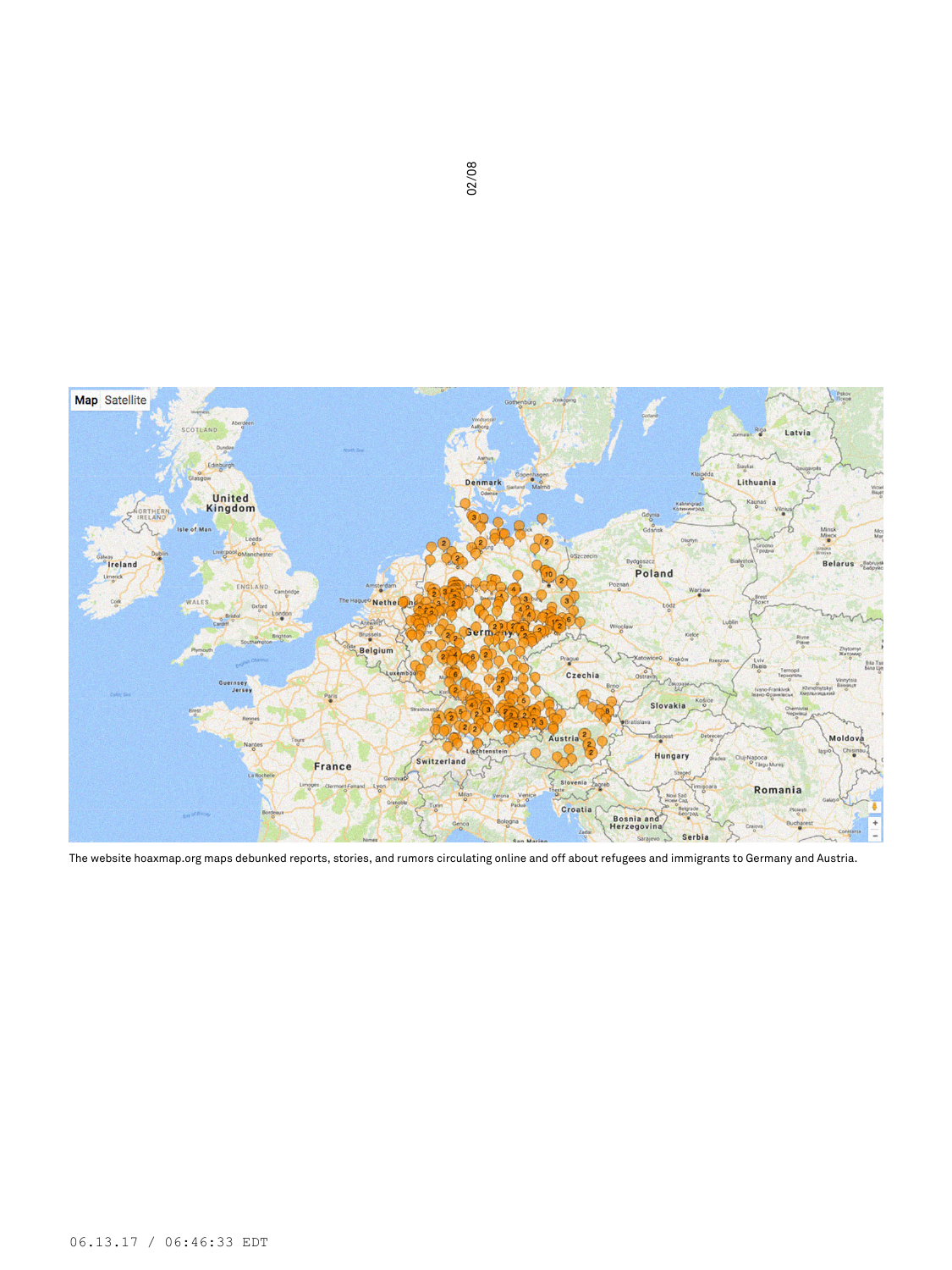each pin standing in for a rumor that has proved unfounded, the map's primary gesture is to the immense quantity of those rumors and the densely knit fantasyscape they weave. As a fantasyscape, however, these rumors tell us less about the refugees and migrants than about the people who planted them. The need on the part of official sources to debunk the circulating stories goes to prove their "spreadability," i.e., their resonance with significant parts of the German population. Like myths and legends, their ability to travel and replicate, to become told and retold as personal truths, relies on their touching upon and reverberating with preexisting dispositions – wishes and desires – that become unfolded and articulated in this way.

As Freud wrote about the fantasies of "neurotics," hoaxmap.org "possess[es] *psychical* as contrasted with *material* reality, and we gradually learn to understand that *in the world of neuroses it is psychical reality which is the decisive kind*." <sup>2</sup> The lesson suggested by the map and other attempts at public enlightenment is not the "neurosis" at work in the fantasies shooting up all around us so much as it is their "reality-effect" for the people creating and circulating them. As with all neurotics, it is often more productive to first account for what makes this vision "the decisive kind" for the people holding to it, rather than bluntly trying to correct it immediately.

To the map's right, there is a box with labels categorizing the various crimes that the rumors entail. In the fashion of a "word cloud," the size of the labels is indicative of the frequency with which the imagined crimes show up in the collected material.

"Criminal assault," "robbery/theft," "Payments/Benefits," "rape," "damage to property," "business closure," "cover up," "waste of public funds" … As informative as these juridical labels are, their variety actually makes the readings seem more creative and specific than they really are. The forty-eight distinct categories water down the sameness and repetitiveness that emerges from a reading of the material at large. Not only do the same rumors show up in various different places, often with minor changes in detail, but the entirety of the mapped stories points toward a strikingly limited number of traits.

Toril Aalberg et al. have recently defined right-wing populism of the kind exemplified by hoaxmap.org as a "complete populism." This is because it combines an appeal to the people with a double rejection of both "the elites" and an outgroup. <sup>3</sup> Hoaxmap.org allows us to see how this double rejection manifests itself in the structure of populist rumor along the lines of barbarism and brutality respectively. Time and

**Barbarous Hordes, Brutal Elites: The Traumatic Structure of Right-Wing Populism** 03/08 e-flux journal #83 — <u>Steffen Krüger</u><br>Barbarous Hordes, Brutal Elites: The Traumatic Structure of Right-Wing Populism **e-flux** journal #83 — Steffen Krüger

03/08

time again refugees are imagined as barbarous – uncultured, uncivilized; rude, rough, wild. <sup>4</sup> The "elites," by contrast – i.e., the government, politicians, intellectuals, and first and foremost, Angela Merkel – are imagined as brutal, i.e., reckless, careless, and "coarsely cruel." <sup>5</sup> In other words, while refugees are fantasized as uninhibitedly following their sexual and bodily instincts, brutality is located in the "elites" who knowingly and cynically abstain from protecting "the people" from the barbarous hordes. This is how populism is imagined and experienced in the reality constructed by the fantasies.

In the vast majority of cases, the imagined wildness and barbarousness of the refugees coincides with an equally imagined and invariable young male identity. Fittingly, their victims are nearly always ethnic German women. In general, the rumors are intensely sexualized: rape is the second-most imagined crime (seventy-one cases), after "robbery/theft" (eighty-four cases). Frequently, the victims are imagined to be either very old, or extremely young – children. The younger the children, the less important the gender becomes; although they rarely attack elderly men, the projected sexual appetite of the refugees apparently does not discriminate between small boys and girls.

Yet, the kind of sexualization attaching itself to the migrants appears most clearly in the many rumors that entail an unmitigated, uninhibited orality. Repeatedly, refugees are imagined to steal horses directly from the fields of their German owners and eat them; pets from children's zoos are slaughtered, barbecued, and devoured on the spot; dogs are eaten, swans on a city lake caught and consumed; supermarkets are driven into ruin through uncountable small acts of shoplifting. These fantasies bleed into more clearly and aggressively sexual ones in which refugees grab, fondle, and molest schoolgirls or female cleaning personnel in their shelters. A rumor originating in the Zwickau area has several "dark-skinned men" jumping out of some bushes by the roadside, in front of the car of a female driver who they then harass. That rapes are frequently imagined as being perpetrated by large groups of "men of color" who force themselves on one single German woman itself reveals an oral dimension: the high number of attackers triggers associations of *consuming* the victim, of *using her up*. 6

"Oralization" continues even in imagined acts that have no obvious sexual dimension. When outright brutality is attributed to refugees, it is for utterly trivial reasons. A refugee sees a two-euro T-shirt in a shop and beats up the clerk in order to get it. The cheapness of the shirt is intended to signify refugees' proximity to primitivism, and their eagerness for antisocial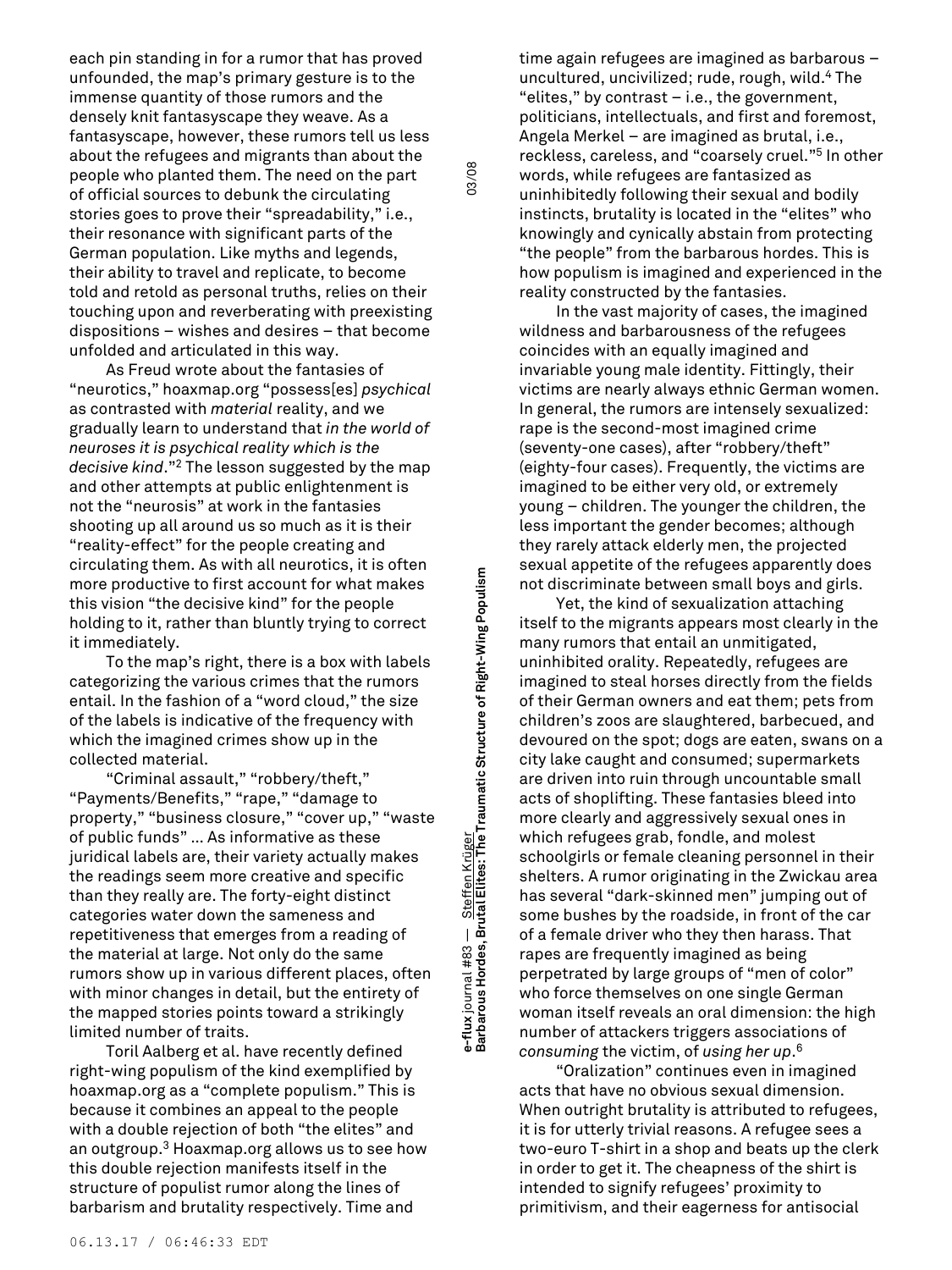

An October 2015 article in *Augsburger Allgemeine* entitled "Refugees: The Myth of the 'Slut-Bus'." See http://www.augsburger-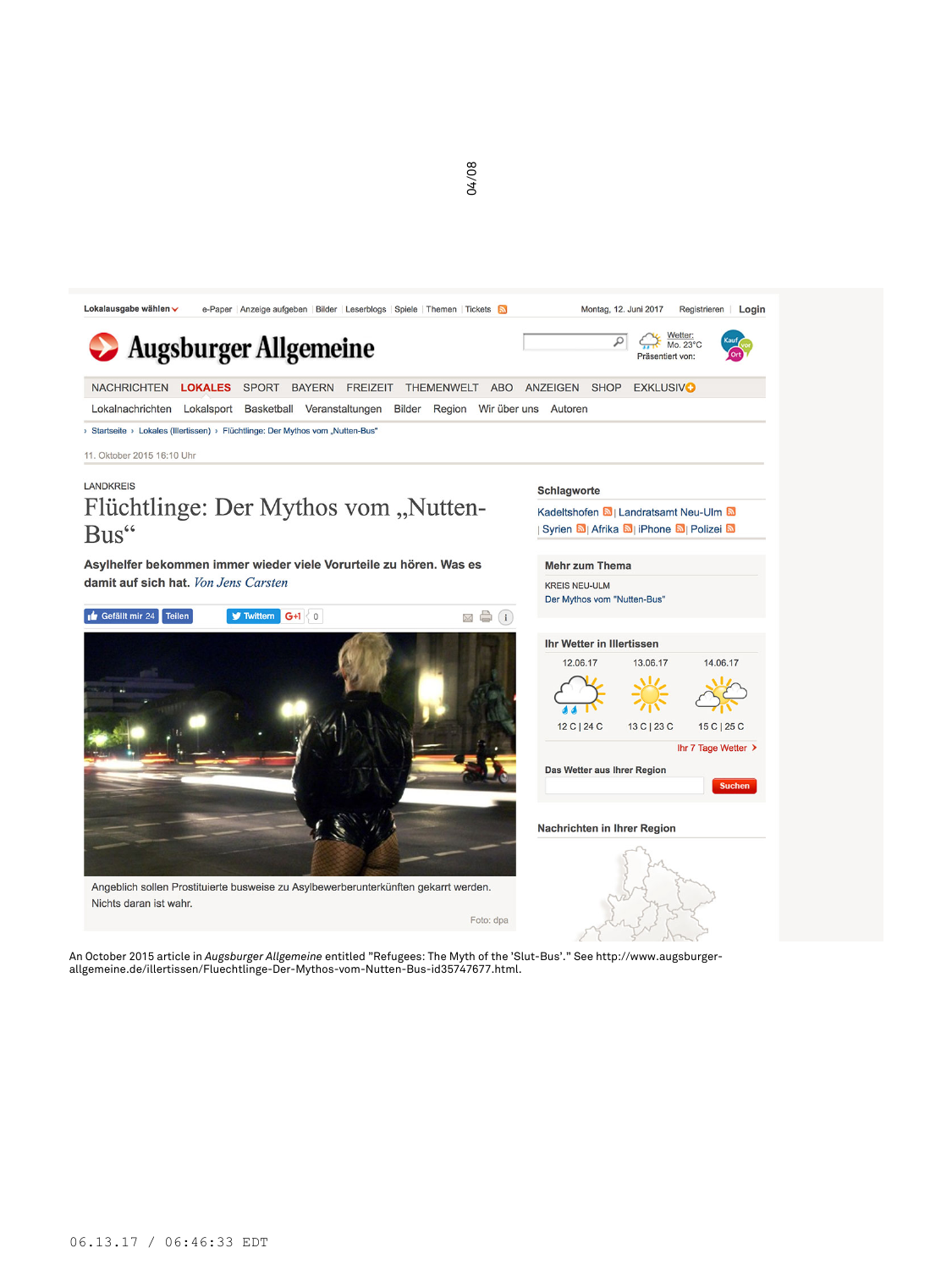reversion. In another case, petty cash starts a brawl; in another it is a purse; in yet another it is the small change in the cash register of a local shop. Invariably, refugees are thus fantasized as spontaneously resorting to brutality in order to satisfy immediate, bodily urges and drives. This same body is then perceived as the refugees' only source of power. The reduction of refugees to mere existence or "bare life" when they arrive in their host countries is perfectly misrecognized: it is not seen as powerlessness, but rather as a dumb, "corporealist" power. Refugees are imagined to use their bodies in order to force their will on others. One recurring fantasy sees them suddenly entering the car of an unsuspecting German citizen and violently demanding to be driven to a shelter or a registration office.

If the obscene closeness of the *Fremdkörper*, the alien body, drives the above set of fantasies, in another, this same body loses its individuality so that the many are turned into one big organism. In these cases, refugees are imagined to cover the body of the country or the self like a plague, feasting their way through the land and leaving behind destruction and barrenness. The rumor of the supermarket that has to close due to a massive onslaught of stealing migrants shows up all across the map: from Freiburg to Donaueschingen, Meßstetten to Münsingen, from Roth to Erfurt, from Eisenberg to Dresden. The pettiness of the crimes, their uninhibited, hand-to-mouth nature, again appeals to the sexualized character of the acts; it describes people who are naturally compelled to steal, grab, and incorporate – dumb, unthinking, headless, and purely instinctual masses, one gigantic mouth that demands infinite feeding.

At times, the emphatic corporeality of the imagined migrants is extended into the magical and totemic. In these cases, refugees are envisioned as attacking Christmas trees in market squares and other public places, because they identify them as tokens of a tabooed Christianity. Other narratives again complement this associational logic with that of contagion: a physical therapist is rejected because she is a Christian; mattresses are not accepted because Christians have slept on them; cooking utensils are refused because they have been used to prepare pig meat. In these latter cases, the refugees, whose corporeality is otherwise imagined to be crudely oral and a sign of their primitiveness, are characterized as hysterically anal, i.e., scrupulously and squeamishly focused on a notion of purity that the overall direction of the rumors has flatly denied them. Thus, kitchens, bathrooms, toilets, beds, and all kinds of furniture are imagined to be ripped out of

**Barbarous Hordes, Brutal Elites: The Traumatic Structure of Right-Wing Populism** 05/08 e-flux journal #83 — Steffen Kr<u>üger</u><br>Barbarous Hordes, Brutal Elites: The Traumatic Structure of Right-Wing Populism **e-flux** journal #83 — Steffen Krüger

05/08

flats, thrown out of windows, hacked into shreds or burned in the yard, out of a fetishistic wish for purity that can only appear as absurd in view of the dirt and mess that the foreigners allegedly make. The rumor that captures both ends of this logic goes as follows: "Afghan refugees cut open the seats of [regional] trains and relieve themselves into them, because Christians have sat on them."

All across the hoaxmap, the refugees' barbarity is characterized by a sexuality that careens between the extremely oral and anal, i.e., the totally uninhibited and the hysterically controlled. The result is that a perverse notion of innocence emerges: these fantasy-foreigners are a force of nature and, as such, they simply cannot be blamed in any conventional sense for their wrongdoings. They are beyond the reach of rationality. They cannot be reasoned with; they can only be stopped by other means. This putative irresponsibility of the refugees is crucial, because it allows for the entire responsibility for their imaginary crimes to be placed at the feet of the elites.

The first theme that emerges in how the authorities – the "elites" – are presented in the rumors is that of disappointment. Commonsense surely demands a heavy-handed response to the refugees' rumored behavior, but, inevitably, the reaction of the authorities is nowhere near sufficient. Instead, the authorities are depicted as willfully ignoring the refugees' barbarities, while treating ethnic Germans with the contempt that the refugees seemingly deserve. It is this scandalously unequal treatment that creates the image of an utterly cruel and brutal "elite." A significant number of stories envision crimes of all kinds to be hushed and covered up by the police and/or other state authorities; e.g., parents of harassed, even raped children are forcibly silenced and threatened with retributions – apparently in order to cover up the true nature of the immigrants who are let loose on the Germans. Other fantasies deal with situations in which the local authorities talk shop owners and supermarkets into secret deals so that the refugees can continue to steal from them without being prosecuted. Businesses are offered reimbursements so that the refugees can do as they like, without their crimes becoming public. In other examples, the authorities tacitly tolerate stealing and theft. The obvious ingratitude of the migrants towards their host country is another related theme; the state is imagined to respond to this naive ingratitude with even more financial support, gifts, and privileges. Whereas ethnic Germans are forcibly expropriated and thrown out of their homes to make room for foreigners, these foreigners, who are spoiled rotten, move into the Germans'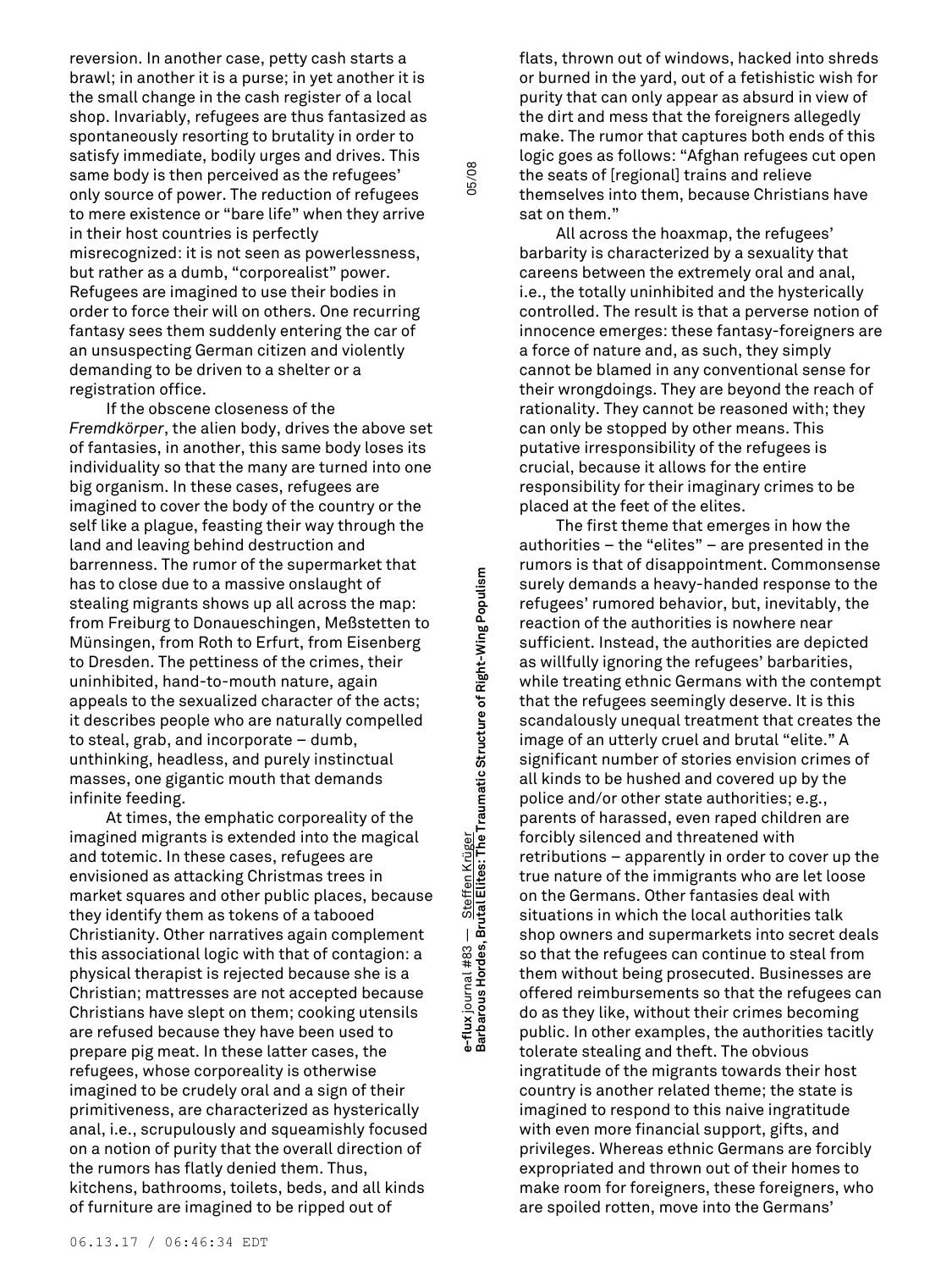homes and are given brand new furniture – and we've heard what they do with that.

The brutality of the authorities thus resides in standing by and letting the "barbarians" come over and befoul native Germans; they are even imagined to invite this onslaught, to facilitate and extend it artificially, all while cruelly savoring the unfolding scenes of suffering, like a cinematic Roman emperor consuming the sight of gladiators devoured by animals. One of the most repeated rumors has regional authorities handing out "brothel vouchers" to immigrants, or hiring "sex workers" and bussing them to the refugee shelters, apparently in order to abate the uncontrollable sexual hunger of the incoming male hordes. In the logic of the fantasyscape, such an arrangement amounts to the prostitutes – German women – being used as animal feed, as pieces of meat thrown into a piranha tank.

In this constellation, only the elite are granted any sort of agency, and this is what defines their brutality. Whereas the refugees' barbarism arrives without any self-awareness, as an instinctual, infantile force marked by its orality, there is control, purpose, and design in the authorities' cruelty, even if this purpose remains vague and conspiratorial. In a way, then, this constellation puts ethnic Germans and immigrants on par; since neither has control over their situation, they are like antagonistic, underage siblings in a seriously dysfunctional home. With Angela Merkel as the German chancellor, this familial dimension comes clearly to the fore. Merkel is the mother of the nation – *Mutti*, as she is ironically called – who, according to the circulating rumors, prefers her newborn "bastard" offspring over her older, rightfully conceived children. The German people in this populist fantasyscape are thus identified as abused, neglected, or otherwise unfairly disinherited children.





An October 2015 article in *Augsburger Allgemeine* entitled "Refugees: The Myth of the 'Slut-Bus'." See http://www.augsburgerallgemeine.de/illertissen/Fluechtlinge-Der-Mythos-vom-Nutten-Busid35747677.html.

### **The Structure of Trauma in the Experience of Populism**

The figure of the abused child recalls a classic formulation in trauma theory. In his 1969 "Trauma and Object Relationship," Michael Balint argued that it is not merely the experience of something excessive – excessively cruel or close – which accounts for trauma. Rather, trauma is only completed when, in the subject's subsequent attempts to have her experience acknowledged by a significant other, this other denies the reality of the experience. "What happens quite often," Balint explains, "is a completely unexpected refusal. The adult behaves as if he does not know anything about the previous excitement or rejection; in fact, he acts as if nothing had happened." <sup>7</sup> Only then, after this refusal, is the experience sealed as a traumatic one – only then does it become locked away beyond the grasp of our conscious means of elaboration.

Reading Balint's structural suggestions into the fantasmatic experience of populism captured by hoaxmap.org has the hoaxers effectively identifying as traumatized children, abused by their primitive "bastard stepbrothers," unacknowledged and refused by their parents. This traumatization is reproduced over and over again in the fantasies. What's in it for those who identify with such traumatization?

The answer I want to offer is a speculative one, based on a rather cursory observation. In a study I recently conducted on right-wing antiasylum pages on Facebook, the comment that the refugees were "all traumatized" appeared repeatedly. <sup>8</sup> Thus, on these Facebook pages, it is not the ethnic Germans that receive the label of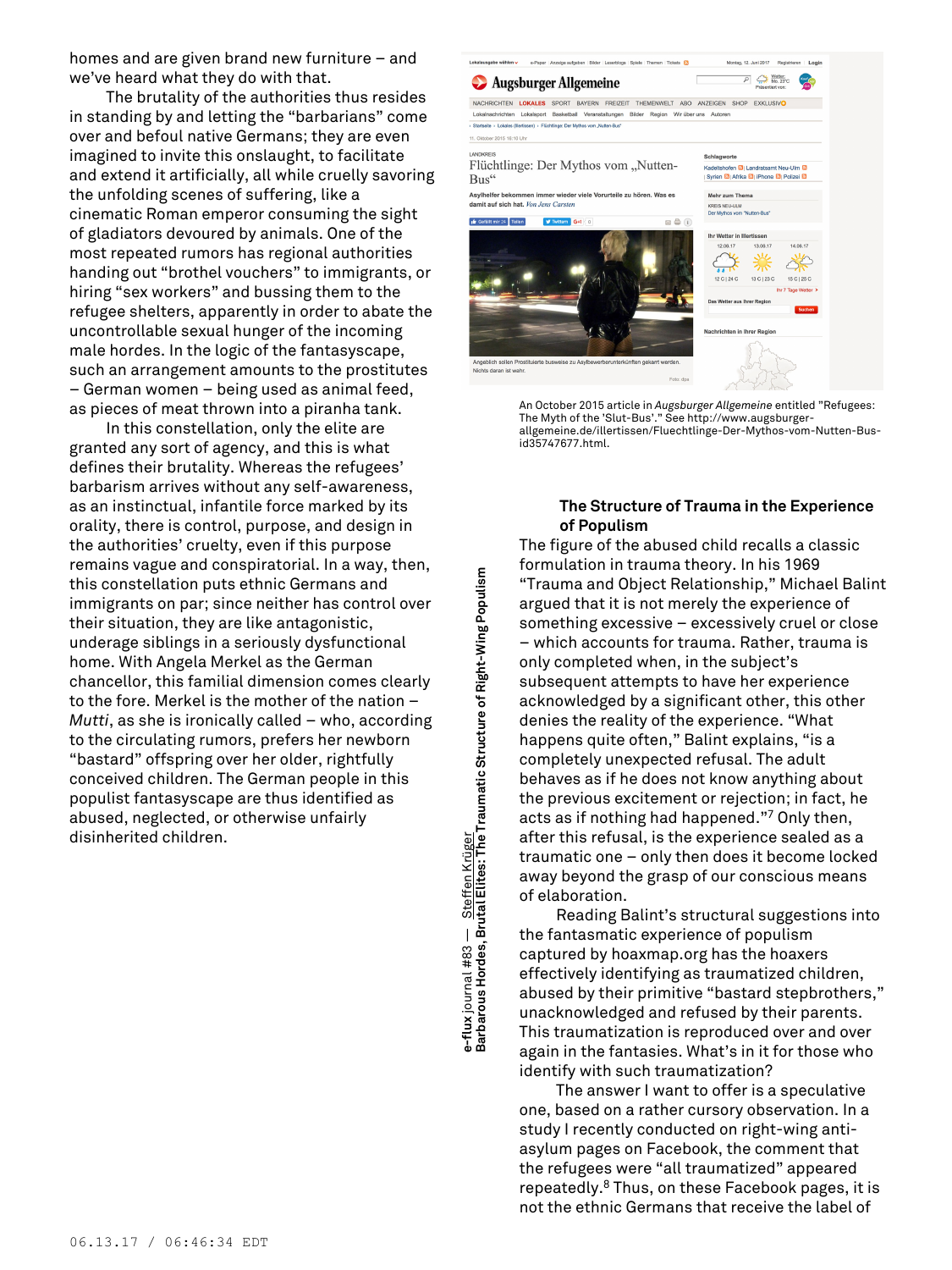trauma, but the refugees themselves. "Those poor traumatized asylum seekers, they are harmless and would never touch German women"; "They are all traumatized, those apes"; etc. <sup>9</sup> The intention of this cynical litany on the part of the pages and their followers is to decry any display of empathy with the refugees. Traumatization is set up *in advance* as the "elite's" apology for the refugees' excesses. *Don't tell us fairy tales*, goes the rebuke addressed to the "elites" and mainstream media, *those foreigners are neither "poor" nor "traumatized."* As the fantasies gathered on hoaxmap.org testify over and over, a quasi-natural, primitive state of savagery must be maintained as the root of the immigrants' crimes, in order for the elites to bear responsibility for them. This is why all official talk of trauma on the part of the "elites" must be discredited as covering up the barbaric nature of refugees, and by extension, the brutal cruelty of the elites.

The idea, however, that barbarousness can be covered up, or at least apologized for, with a reference to trauma is key to understanding why the structure of trauma emerges in the rumors collected on hoaxmap.org. After all, if the authorities can excuse the refugees' barbarity by calling them traumatized, this excuse might serve the ethnic Germans as well. In other words, by imagining themselves as traumatized and victimized, the "German people" also have access to the excessiveness, primitiveness, and barbarousness associated with refugees. If they now act savagely in turn, who can blame them? As minors with a history of serious parental abuse, they can neither be held responsible nor deemed guilty. But those who traumatized them, they had it coming. Crudely put, imagining themselves as traumatized makes it possible for ethnic Germans to turn the whole palette of sexualized barbarisms ascribed to the refugees against the latter – one murder, one rape, one assault at a time.

There is something uncanny arising from this reverie of traumatization. The sexual dimension in the crimes associated with the refugees really belongs to the fantasizing subjects. It is *their* hunger that will leave behind destruction and barrenness. Freud, in his text on Daniel Paul Schreber, suggests a sexualization and desublimation of the "social instincts" as his understanding of Schreber's paranoia. <sup>10</sup> The sexualization at the core of the psychic reality emerging from hoaxmap.org points toward another such desublimation of "the ties that bind." The strong sexual element in the fantasies points to the leaking out into the social of a violent energy that makes people feel that others come too close to them and, in response, turn against each other. It is the "fuck" in "fucking it

**Barbarous Hordes, Brutal Elites: The Traumatic Structure of Right-Wing Populism** 07/08 e-flux journal #83 — Steffen Kr<u>üger</u><br>Barbarous Hordes, Brutal Elites: The Traumatic Structure of Right-Wing Populism **e-flux** journal #83 — Steffen Krüger

07/08

all up" – the first, exciting impulse towards an utterly nihilistic act, and the innuendo for something sinisterly orgasmic. Since trauma is not consciously remembered but immediately and unconsciously acted out, it legitimates the longed-for eruption of violence by reason of insanity.

The temptation is to end on such a forcefully Schopenhauerian note. But that would be to give in to the seductive elements in the rumors and even reproduce them in my own writing. What, then, could be an adequate response to the self-traumatizing logic of populism?

This logic is captured in a recent court case in Germany in which two men in their midtwenties confessed to having thrown Molotov cocktails at a house where refugee families were living. <sup>11</sup> During the trial, the culprits begged forgiveness and said that, in hindsight, they related to their deed as to a bad dream and were relieved that nobody got hurt. The judge, however, was not impressed; he gave them prison sentences of several years – not so much *despite*, but exactly *because* of their show of regret and remorse, it seems. After all, what these feelings of regret imply is that the men have a fantastical belief in their non-culpability, as though the two understood their actions as entirely driven by their circumstances. In the eyes of the judge and in the binding reality of the judiciary, however, these two men did not pass as traumatized kids, but as fully accountable and liable grown-ups. And they were convicted as such.

In this respect, then, the most adequate response I can give to the circulating fantasies, as well as to those harboring them, is the following: *We see you, we recognize you, and acknowledge you, as we hope you see and acknowledge us and others. Our actions have consequences. Therefore, whatever it is you imagine that others have done to you, do not do it to them, do not do it to us, and inevitably, do not do it to yourselves.*

**×**